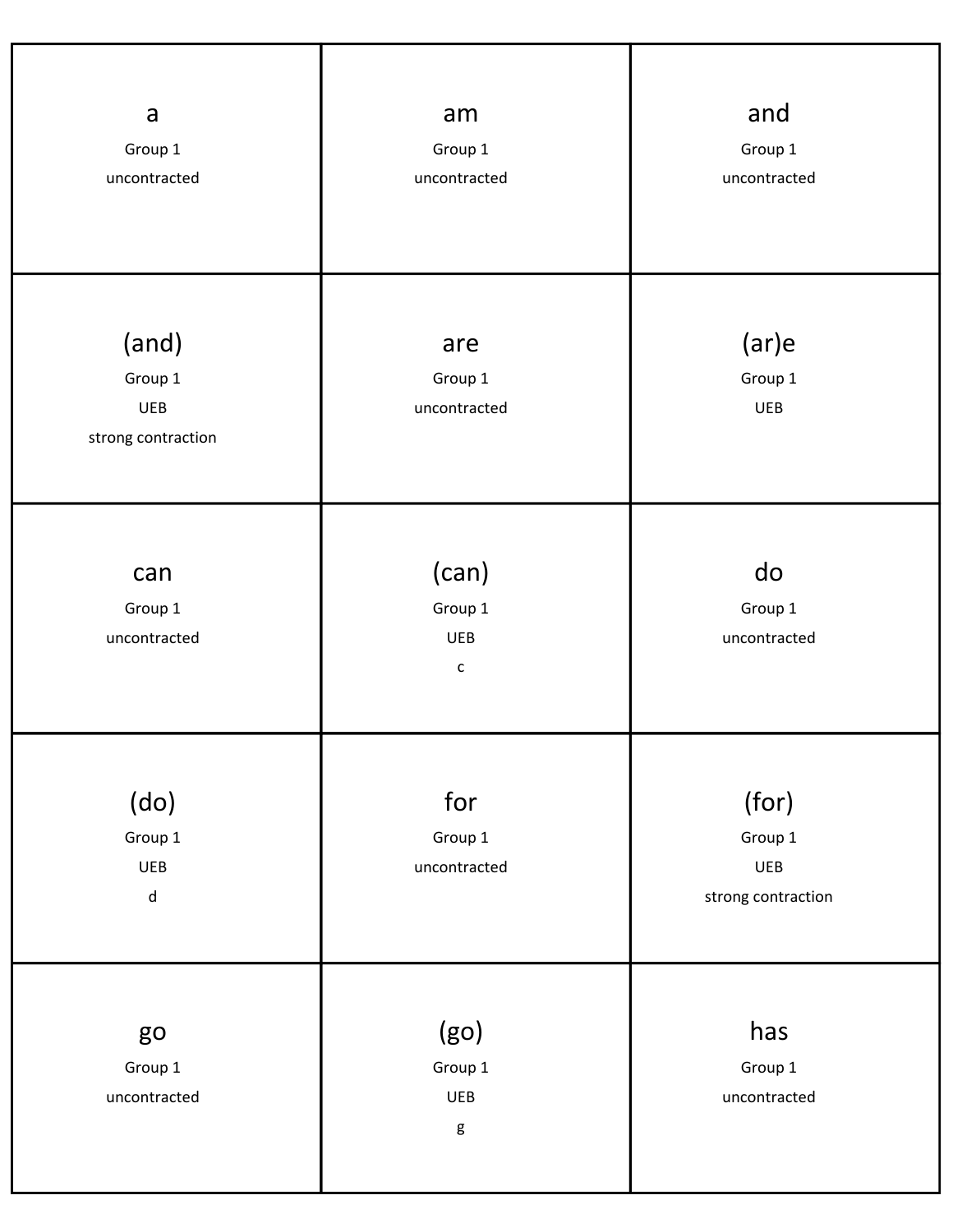| have<br>Group 1<br>uncontracted       | (have)<br>Group 1<br><b>UEB</b><br>$\boldsymbol{\mathsf{h}}$ | he<br>Group 1<br>uncontracted                 |
|---------------------------------------|--------------------------------------------------------------|-----------------------------------------------|
| is<br>Group 1<br>uncontracted         | like<br>Group 1<br>uncontracted                              | (like)<br>Group 1<br><b>UEB</b>               |
| me<br>Group 1<br>uncontracted         | my<br>Group 1<br>uncontracted                                | said<br>Group 1<br>uncontracted               |
| (said)<br>Group 1<br><b>UEB</b><br>sd | see<br>Group 1<br>uncontracted                               | she<br>Group 1<br>uncontracted                |
| (sh)e<br>Group 1<br>UEB               | the<br>Group 1<br>uncontracted                               | (the)<br>Group 1<br>UEB<br>strong contraction |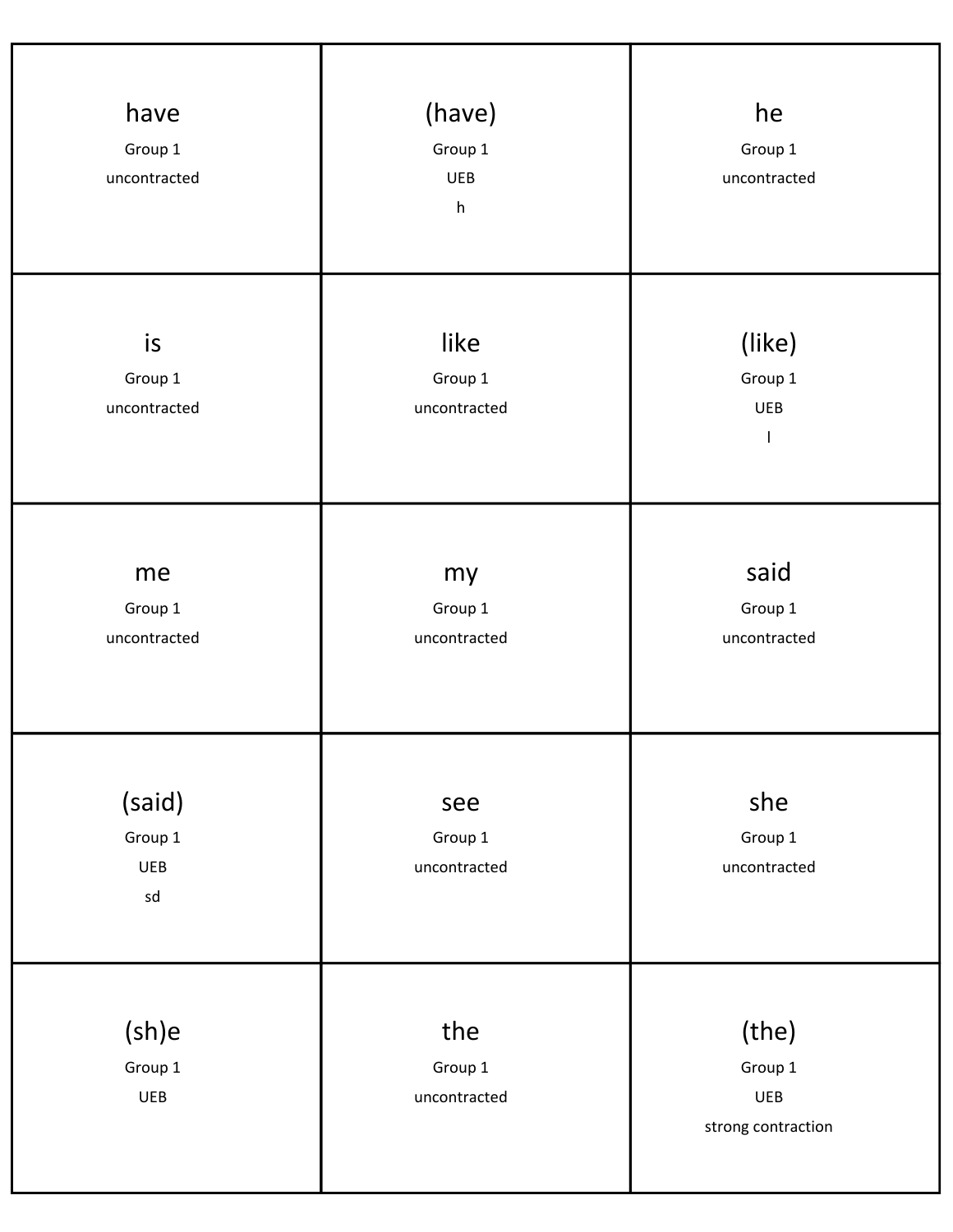| they<br>Group 1<br>uncontracted                  | (the)y<br>Group 1<br><b>UEB</b>              | this<br>Group 1<br>uncontracted     |
|--------------------------------------------------|----------------------------------------------|-------------------------------------|
| (this)<br>Group 1<br><b>UEB</b><br>(th)          | to<br>Group 1<br>uncontracted                | was<br>Group 1<br>uncontracted      |
| (was)<br>Group 1<br><b>UEB</b><br>shifted down j | we<br>Group 1<br>uncontracted                | with<br>Group 1<br>uncontracted     |
| (with)<br>Group 1<br>UEB<br>strong contraction   | you<br>Group 1<br>uncontracted               | (you)<br>Group 1<br><b>UEB</b><br>y |
| as<br>Group 2<br>uncontracted                    | (as)<br>Group 2<br><b>UEB</b><br>$\mathsf z$ | be<br>Group 2<br>uncontracted       |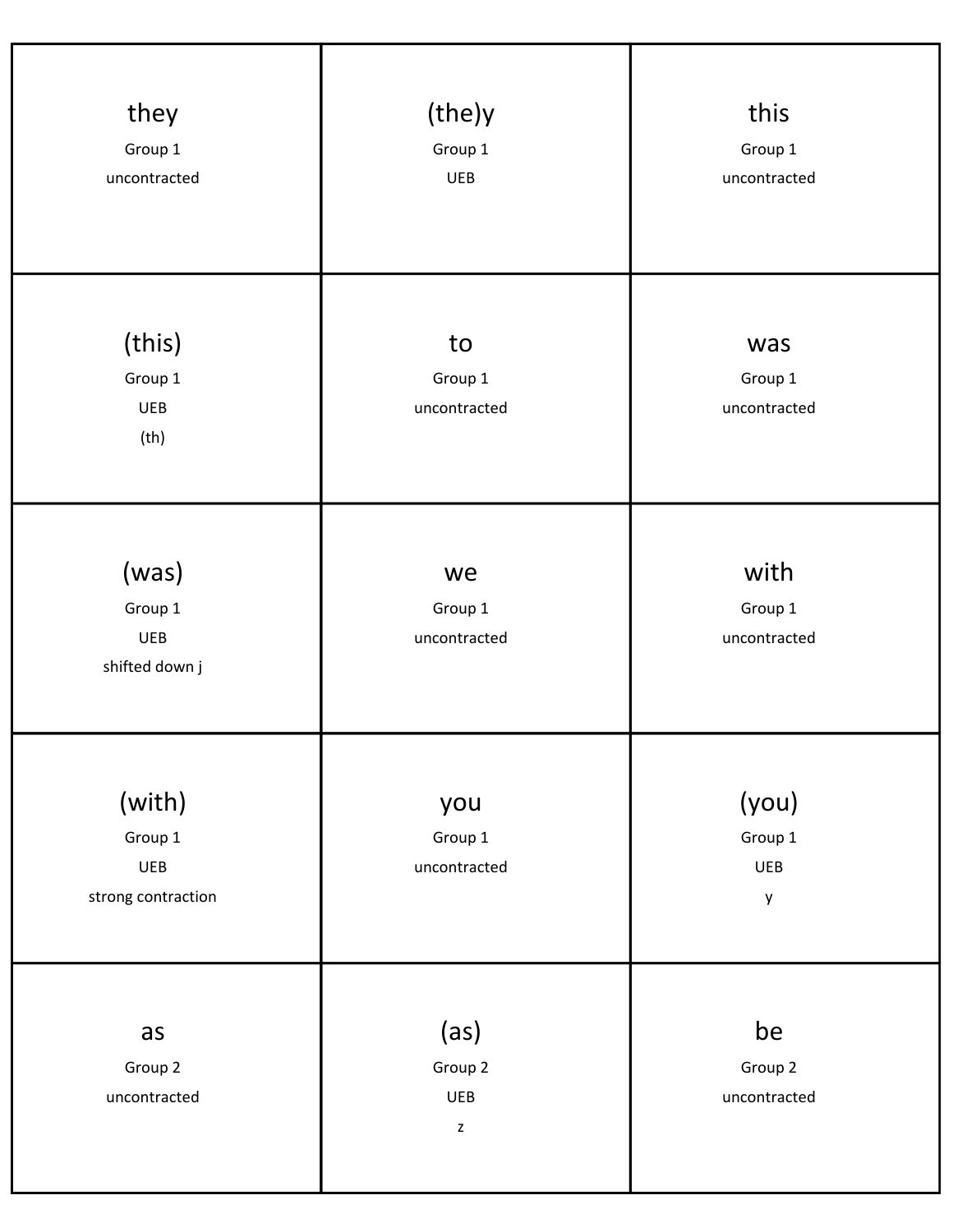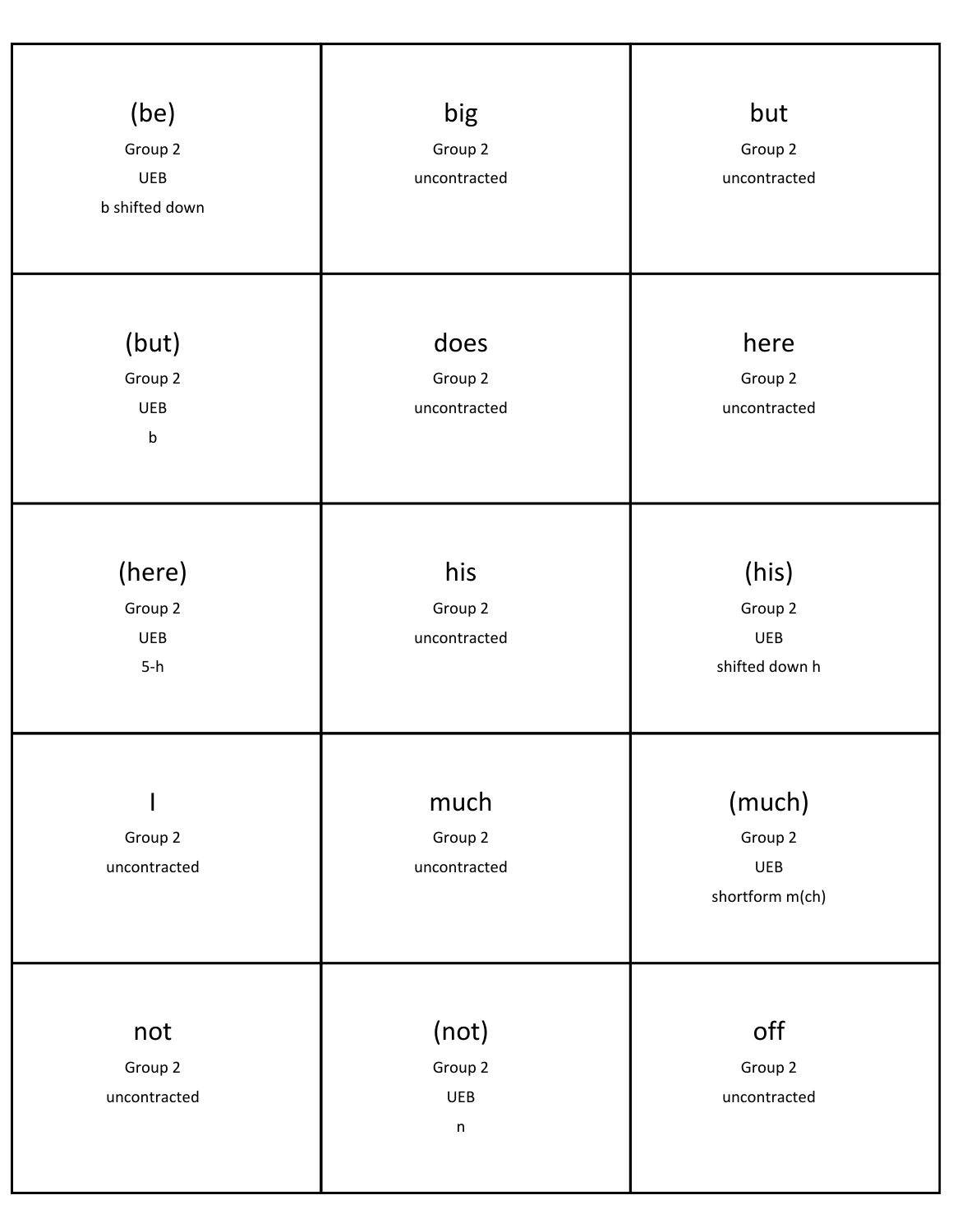| (of)f<br>Group 2<br>UEB                                                                                           | red<br>Group 2<br>uncontracted        | r(ed)<br>Group 2<br><b>UEB</b>           |
|-------------------------------------------------------------------------------------------------------------------|---------------------------------------|------------------------------------------|
| run<br>Group 2<br>uncontracted                                                                                    | tell<br>Group 2<br>uncontracted       | well<br>Group 2<br>uncontracted          |
| where<br>Group 2<br>uncontracted                                                                                  | (where)<br>Group 2<br>UEB<br>$5-(wh)$ | will<br>Group 2<br>uncontracted          |
| (will)<br>Group 2<br>UEB<br>$\mathsf{W}% _{T}=\mathsf{W}_{T}\!\left( a,b\right) ,\ \mathsf{W}_{T}=\mathsf{W}_{T}$ | work<br>Group 2<br>uncontracted       | (work)<br>Group 2<br>UEB<br>$5-w$        |
| yes<br>Group 2<br>uncontracted                                                                                    | your<br>Group 2<br>uncontracted       | (your)<br>Group 2<br>UEB<br>shortform yr |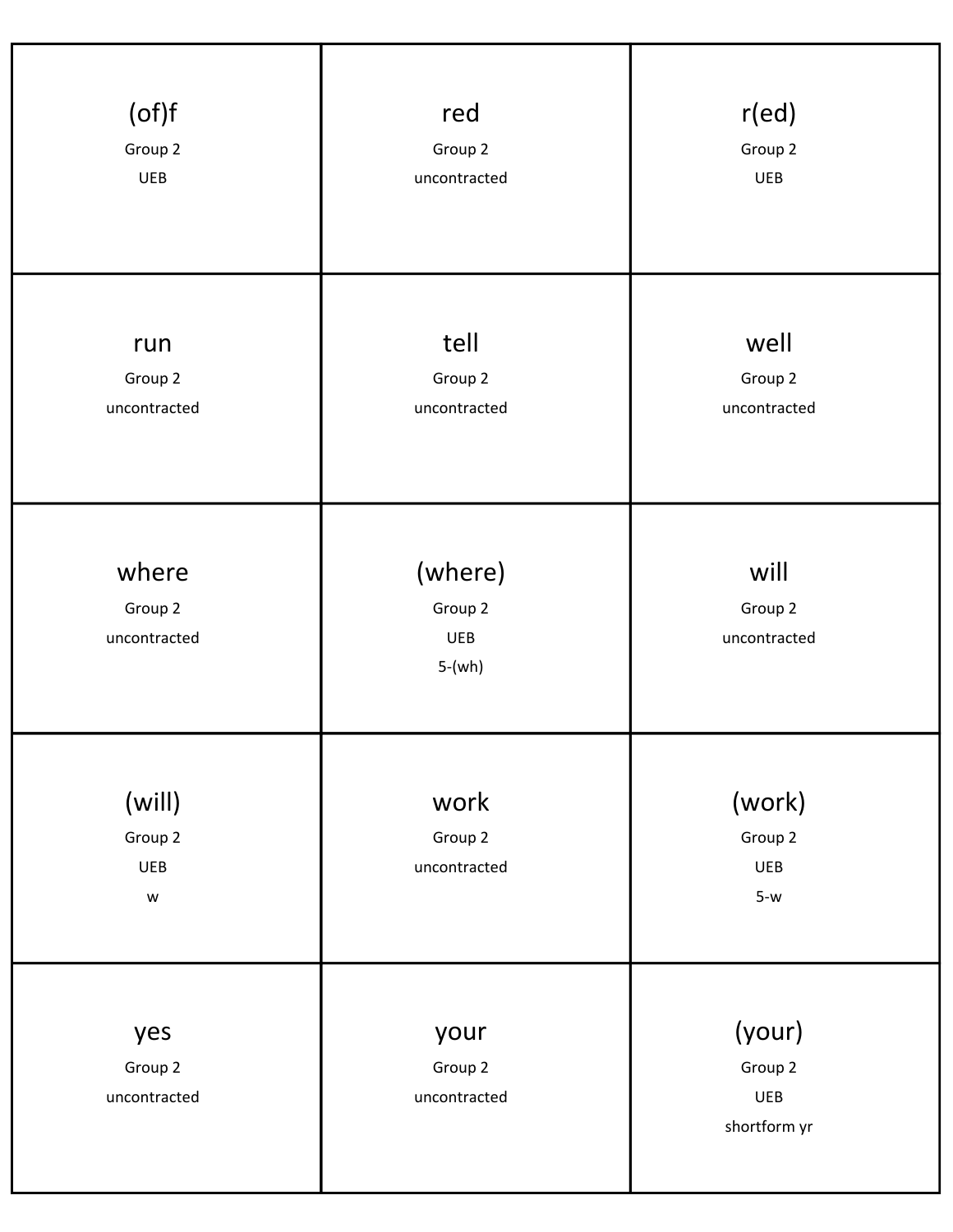| also<br>Group 3<br>uncontracted | (also)<br>Group 3<br>UEB<br>shortform al | an<br>Group 3<br>uncontracted                  |
|---------------------------------|------------------------------------------|------------------------------------------------|
| been<br>Group 3<br>uncontracted | be(en)<br>Group 3<br>UEB                 | by<br>Group 3<br>uncontracted                  |
| did<br>Group 3<br>uncontracted  | from<br>Group 3<br>uncontracted          | (from)<br>Group 3<br><b>UEB</b><br>$\mathsf f$ |
| get<br>Group 3<br>uncontracted  | her<br>Group 3<br>uncontracted           | h(er)<br>Group 3<br><b>UEB</b>                 |
| him<br>Group 3<br>uncontracted  | (him)<br>Group 3<br>UEB<br>shortform hm  | if<br>Group 3<br>uncontracted                  |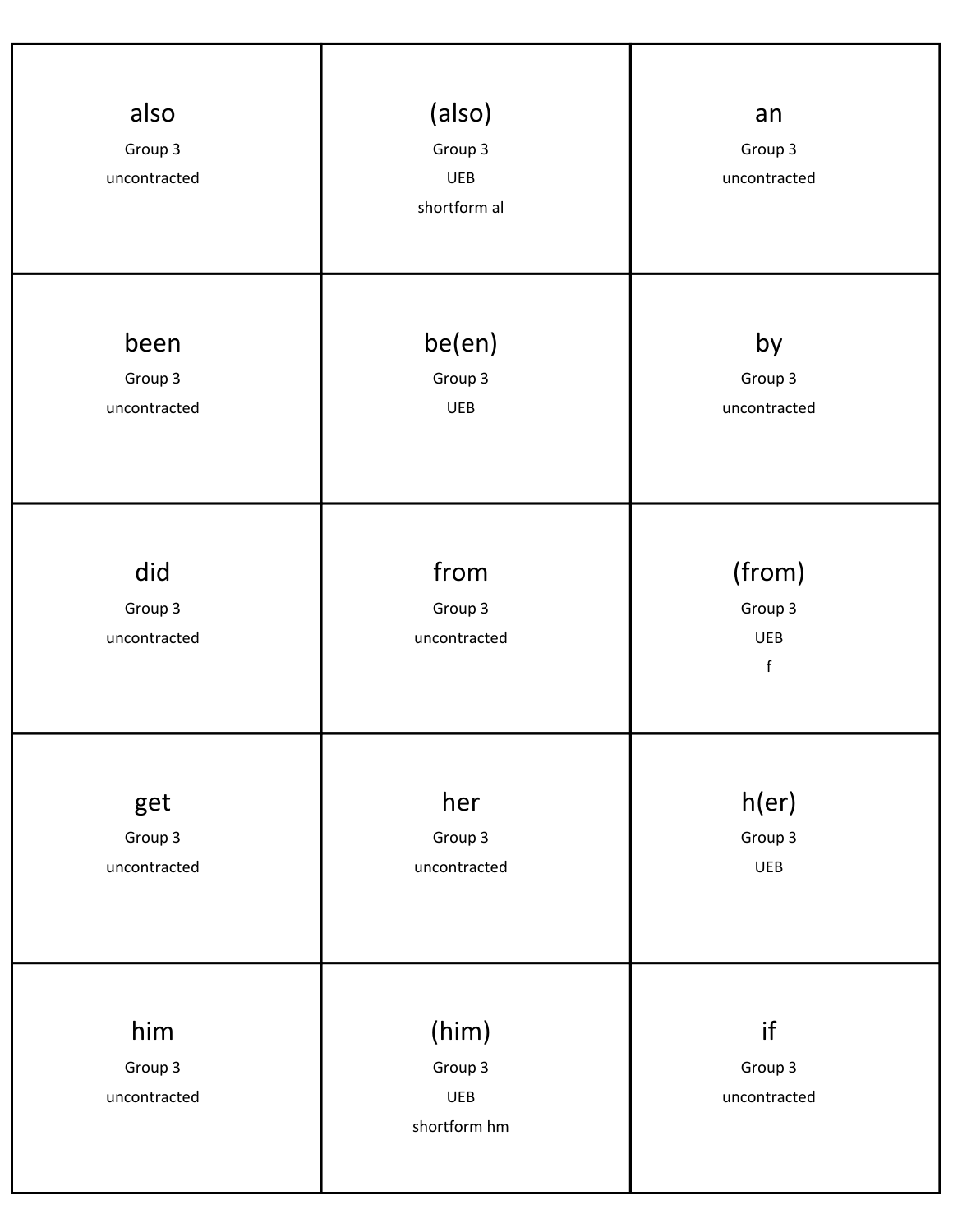| its<br>Group 3<br>uncontracted           | (its)<br>Group 3<br><b>UEB</b><br>XS | one<br>Group 3<br>uncontracted  |
|------------------------------------------|--------------------------------------|---------------------------------|
| (one)<br>Group 3<br><b>UEB</b><br>$5-0$  | or<br>Group 3<br>uncontracted        | ran<br>Group 3<br>uncontracted  |
| ten<br>Group 3<br>uncontracted           | t(en)<br>Group 3<br>UEB              | too<br>Group 3<br>uncontracted  |
| try<br>Group 3<br>uncontracted           | up<br>Group 3<br>uncontracted        | very<br>Group 3<br>uncontracted |
| (very)<br>Group 3<br>UEB<br>$\mathsf{V}$ | what<br>Group 3<br>uncontracted      | (wh)at<br>Group 3<br>UEB        |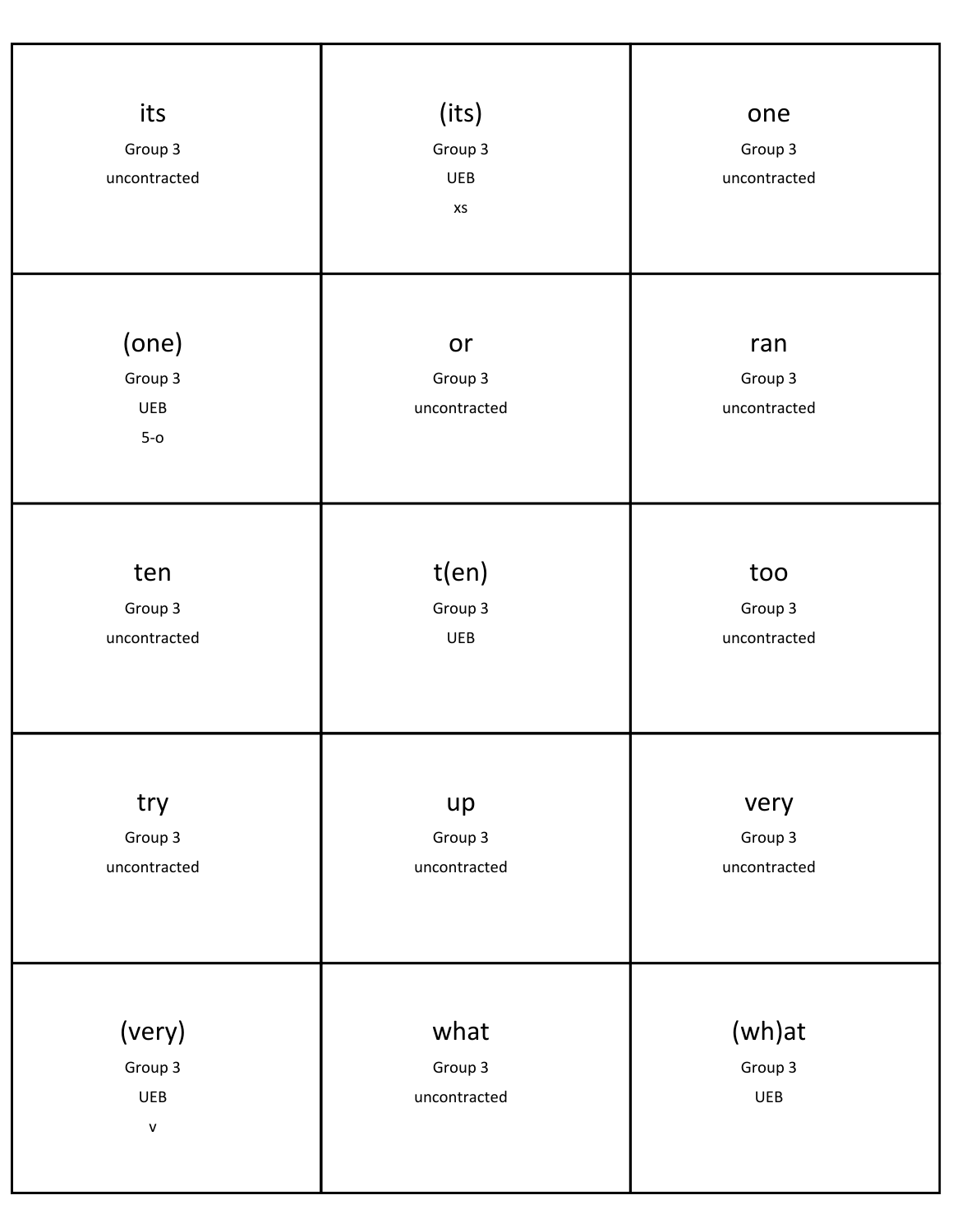| when                               | (wh)(en)                                         | who                             |
|------------------------------------|--------------------------------------------------|---------------------------------|
| Group 3                            | Group 3                                          | Group 3                         |
| uncontracted                       | UEB                                              | uncontracted                    |
| $(wh)$ o                           | why                                              | (wh)y                           |
| Group 3                            | Group 3                                          | Group 3                         |
| <b>UEB</b>                         | uncontracted                                     | <b>UEB</b>                      |
| about<br>Group 4<br>uncontracted   | (about)<br>Group 4<br><b>UEB</b><br>shortform ab | all<br>Group 4<br>uncontracted  |
| between<br>Group 4<br>uncontracted | (between)<br>Group 4<br>UEB<br>shortform (be)t   | call<br>Group 4<br>uncontracted |
| down                               | $d(ow)$ n                                        | drink                           |
| Group 4                            | Group 4                                          | Group 4                         |
| uncontracted                       | <b>UEB</b>                                       | uncontracted                    |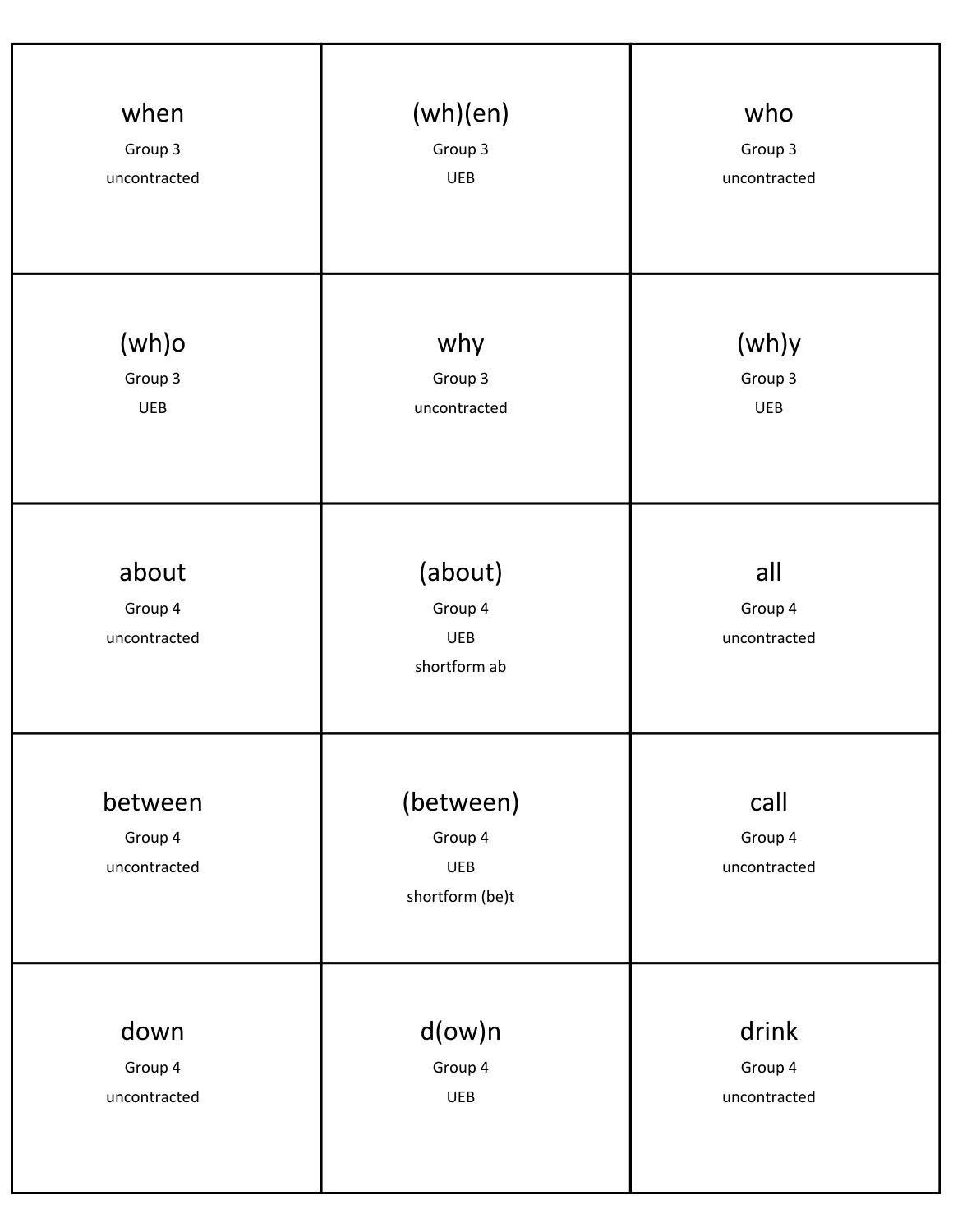| dr(in)k                        | each                                              | ea(ch)                                |
|--------------------------------|---------------------------------------------------|---------------------------------------|
| Group 4                        | Group 4                                           | Group 4                               |
| <b>UEB</b>                     | uncontracted                                      | <b>UEB</b>                            |
| fall                           | going                                             | go(ing)                               |
| Group 4                        | Group 4                                           | Group 4                               |
| uncontracted                   | uncontracted                                      | <b>UEB</b>                            |
| had<br>Group 4<br>uncontracted | (had)<br>Group 4<br><b>UEB</b><br>$4 - 5 - 6 - h$ | how<br>Group 4<br>uncontracted        |
| h(ow)                          | into                                              | $(in)$ to                             |
| Group 4                        | Group 4                                           | Group 4                               |
| UEB                            | uncontracted                                      | <b>UEB</b>                            |
| let<br>Group 4<br>uncontracted | long<br>Group 4<br>uncontracted                   | I(ong)<br>Group 4<br>UEB<br>$I-5-6-g$ |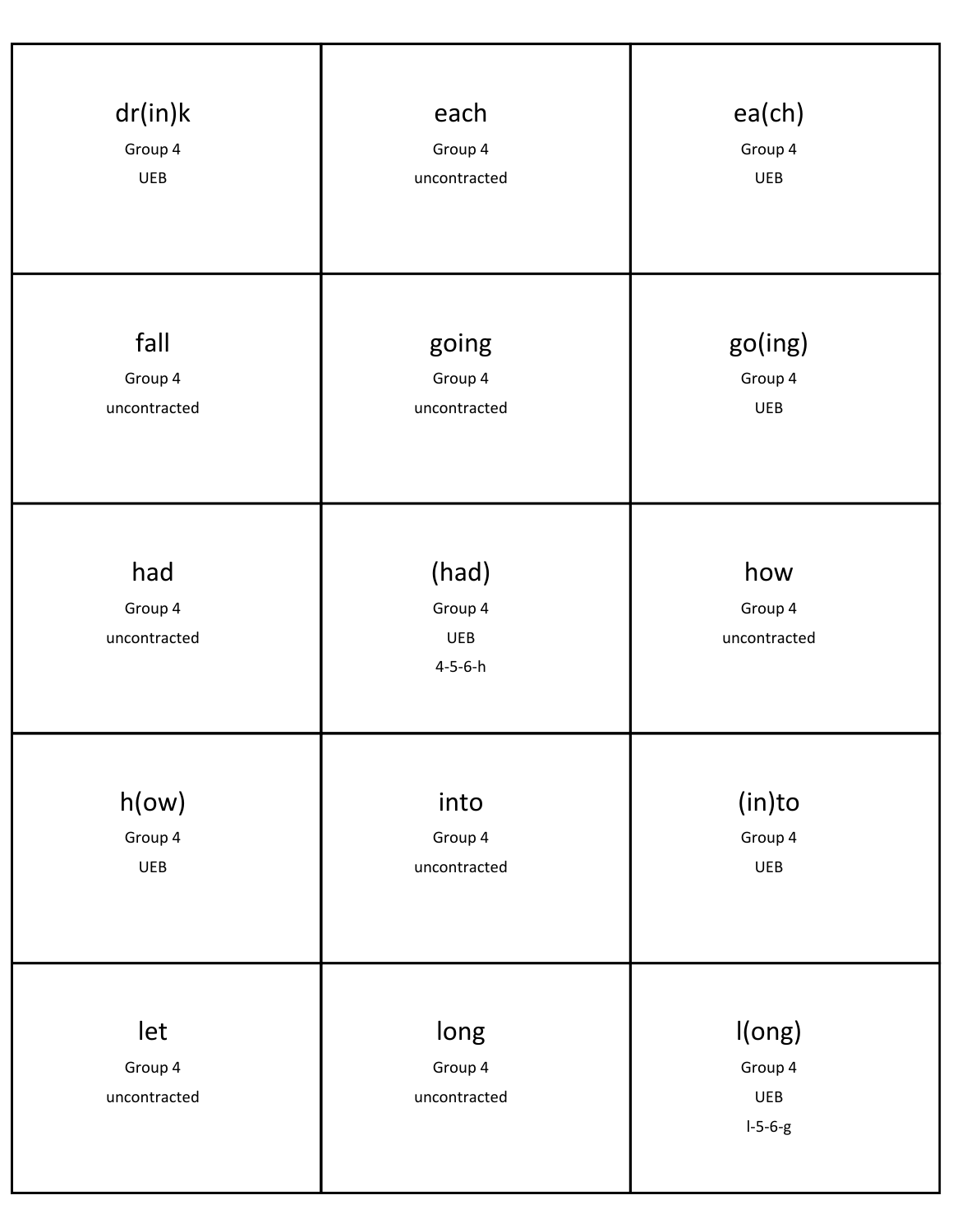| many<br>Group 4<br>uncontracted               | (many)<br>Group 4<br><b>UEB</b><br>$4 - 5 - 6 - m$ | new<br>Group 4<br>uncontracted       |
|-----------------------------------------------|----------------------------------------------------|--------------------------------------|
| no<br>Group 4<br>uncontracted                 | number<br>Group 4<br>uncontracted                  | numb(er)<br>Group 4<br><b>UEB</b>    |
| only<br>Group 4<br>uncontracted               | out<br>Group 4<br>uncontracted                     | (out)<br>Group 4<br><b>UEB</b><br>ou |
| put<br>Group 4<br>uncontracted                | says<br>Group 4<br>uncontracted                    | should<br>Group 4<br>uncontracted    |
| (should)<br>Group 4<br>UEB<br>shortform (sh)d | sing<br>Group 4<br>uncontracted                    | s(ing)<br>Group 4<br>UEB             |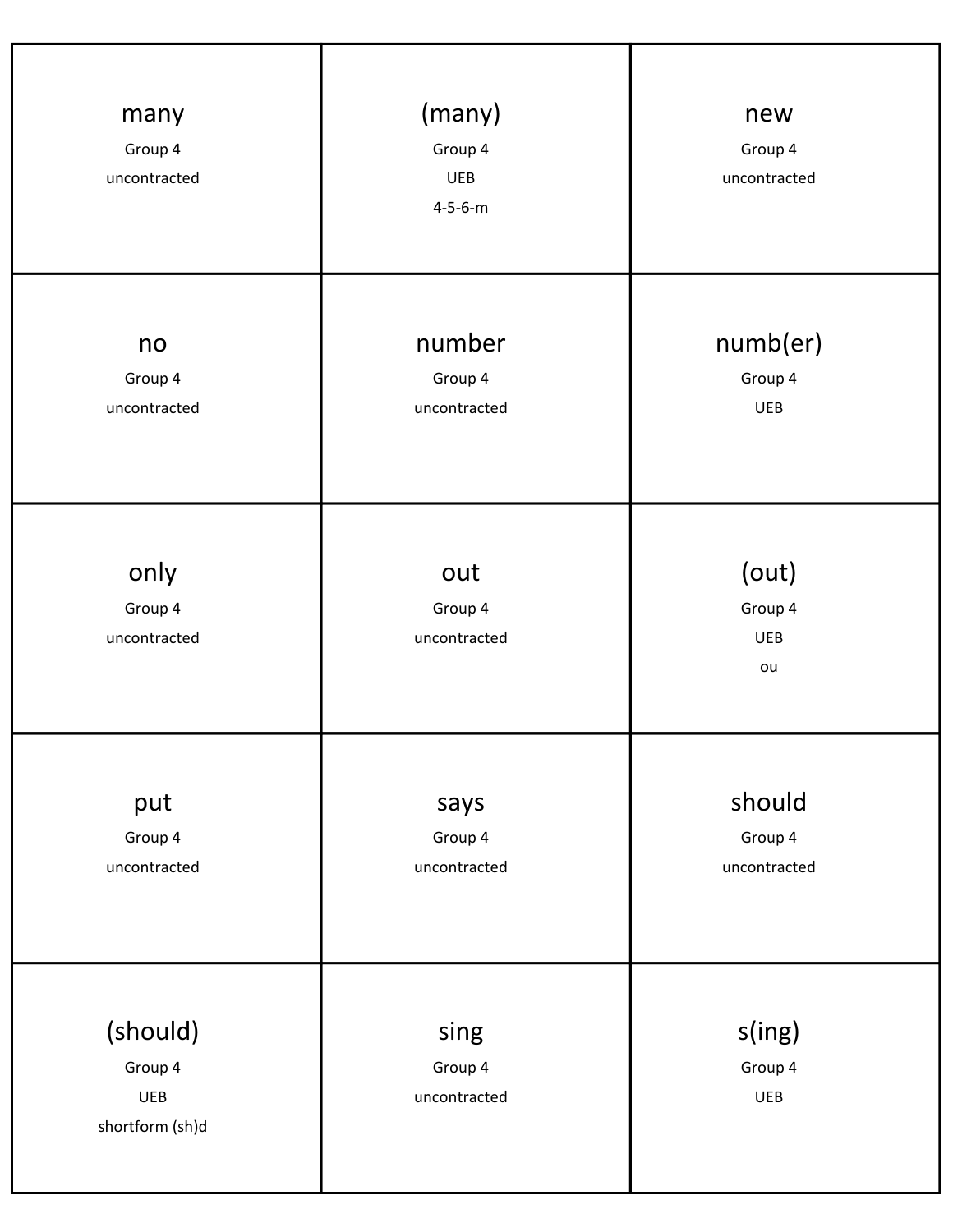| there<br>Group 4<br>uncontracted                  | (there)<br>Group 4<br><b>UEB</b><br>$5-(the)$ | were<br>Group 4<br>uncontracted           |
|---------------------------------------------------|-----------------------------------------------|-------------------------------------------|
| (were)<br>Group 4<br><b>UEB</b><br>shifted down g | another<br>Group 5<br>uncontracted            | ano(the)r<br>Group 5<br><b>UEB</b>        |
| any<br>Group 5<br>uncontracted                    | ask<br>Group 5<br>uncontracted                | bring<br>Group 5<br>uncontracted          |
| br(ing)<br>Group 5<br><b>UEB</b>                  | could<br>Group 5<br>uncontracted              | (could)<br>Group 5<br>UEB<br>shortform cd |
| fast<br>Group 5<br>uncontracted                   | fa(st)<br>Group 5<br>UEB                      | first<br>Group 5<br>uncontracted          |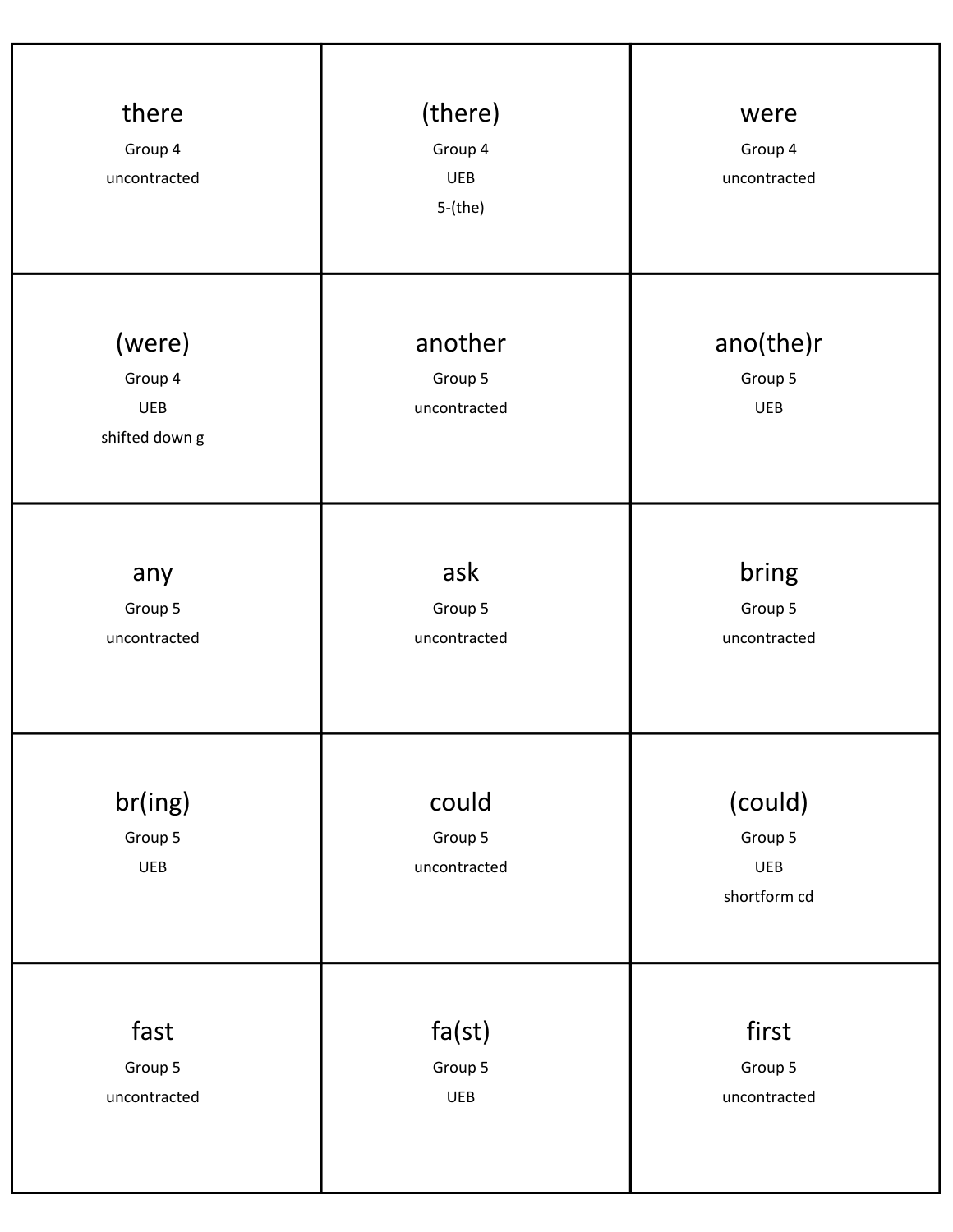| (first)<br>Group 5<br><b>UEB</b><br>shortform f(st) | friend<br>Group 5<br>uncontracted | (friend)<br>Group 5<br><b>UEB</b><br>shortform fr               |
|-----------------------------------------------------|-----------------------------------|-----------------------------------------------------------------|
| help<br>Group 5<br>uncontracted                     | jump<br>Group 5<br>uncontracted   | just<br>Group 5<br>uncontracted                                 |
| (just)<br>Group 5<br><b>UEB</b><br>j                | little<br>Group 5<br>uncontracted | (little)<br>Group 5<br><b>UEB</b><br>$\ensuremath{\mathsf{II}}$ |
| month<br>Group 5<br>uncontracted                    | mon(th)<br>Group 5<br><b>UEB</b>  | Mr.<br>Group 5<br>uncontracted                                  |
| Mrs.<br>Group 5<br>uncontracted                     | none<br>Group 5<br>uncontracted   | n(one)<br>Group 5<br>UEB<br>n50                                 |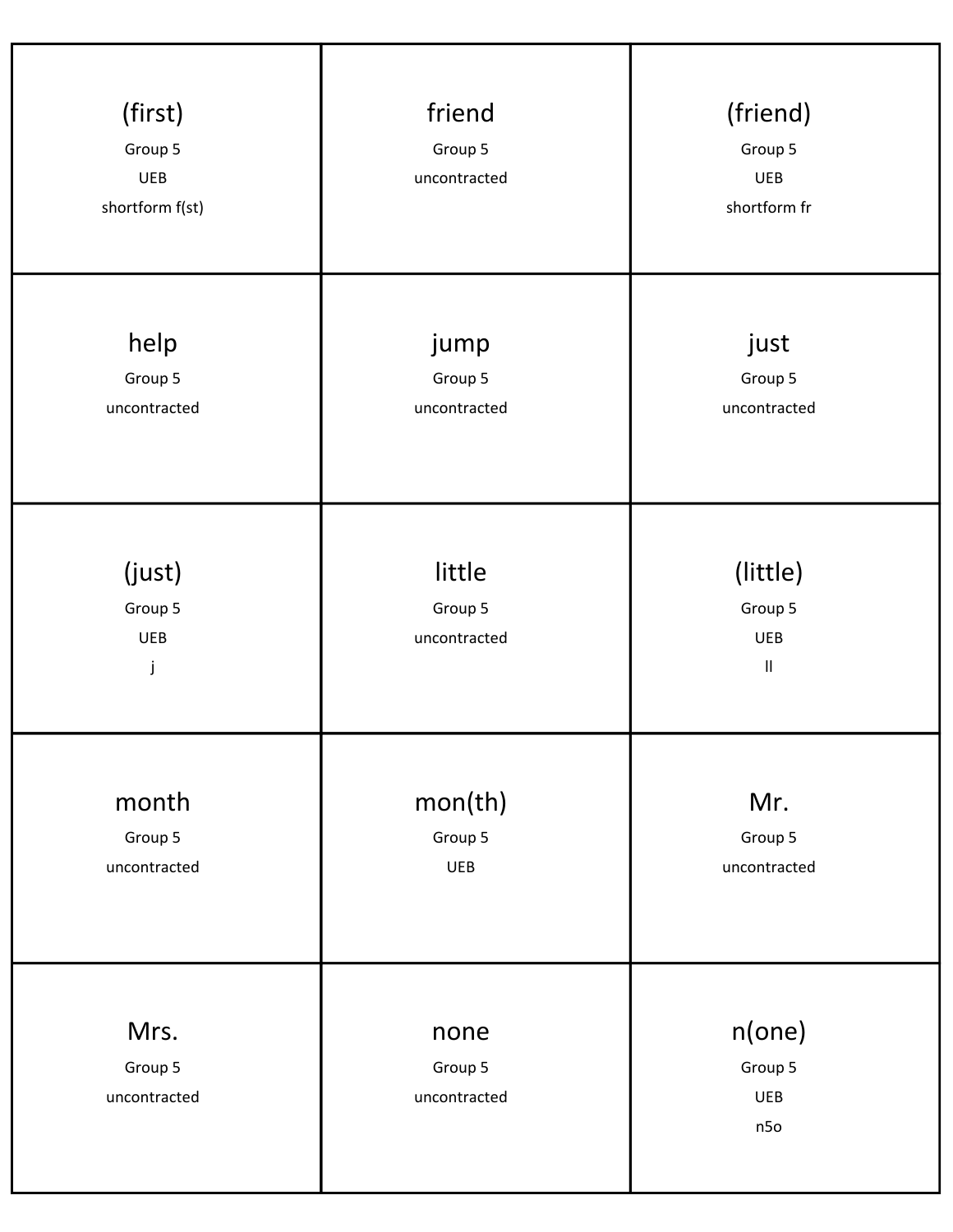| nothing                                  | no(th)(ing)                            | other                         |
|------------------------------------------|----------------------------------------|-------------------------------|
| Group 5                                  | Group 5                                | Group 5                       |
| uncontracted                             | <b>UEB</b>                             | uncontracted                  |
| o(the)r                                  | own                                    | $(ow)$ n                      |
| Group 5                                  | Group 5                                | Group 5                       |
| <b>UEB</b>                               | uncontracted                           | <b>UEB</b>                    |
| people<br>Group 5<br>uncontracted        | (people)<br>Group 5<br><b>UEB</b><br>р | SO<br>Group 5<br>uncontracted |
| (so)<br>Group 5<br><b>UEB</b><br>$\sf S$ | thank<br>Group 5<br>uncontracted       | (th)ank<br>Group 5<br>UEB     |
| think                                    | (th)(in)k                              | two                           |
| Group 5                                  | Group 5                                | Group 5                       |
| uncontracted                             | UEB                                    | uncontracted                  |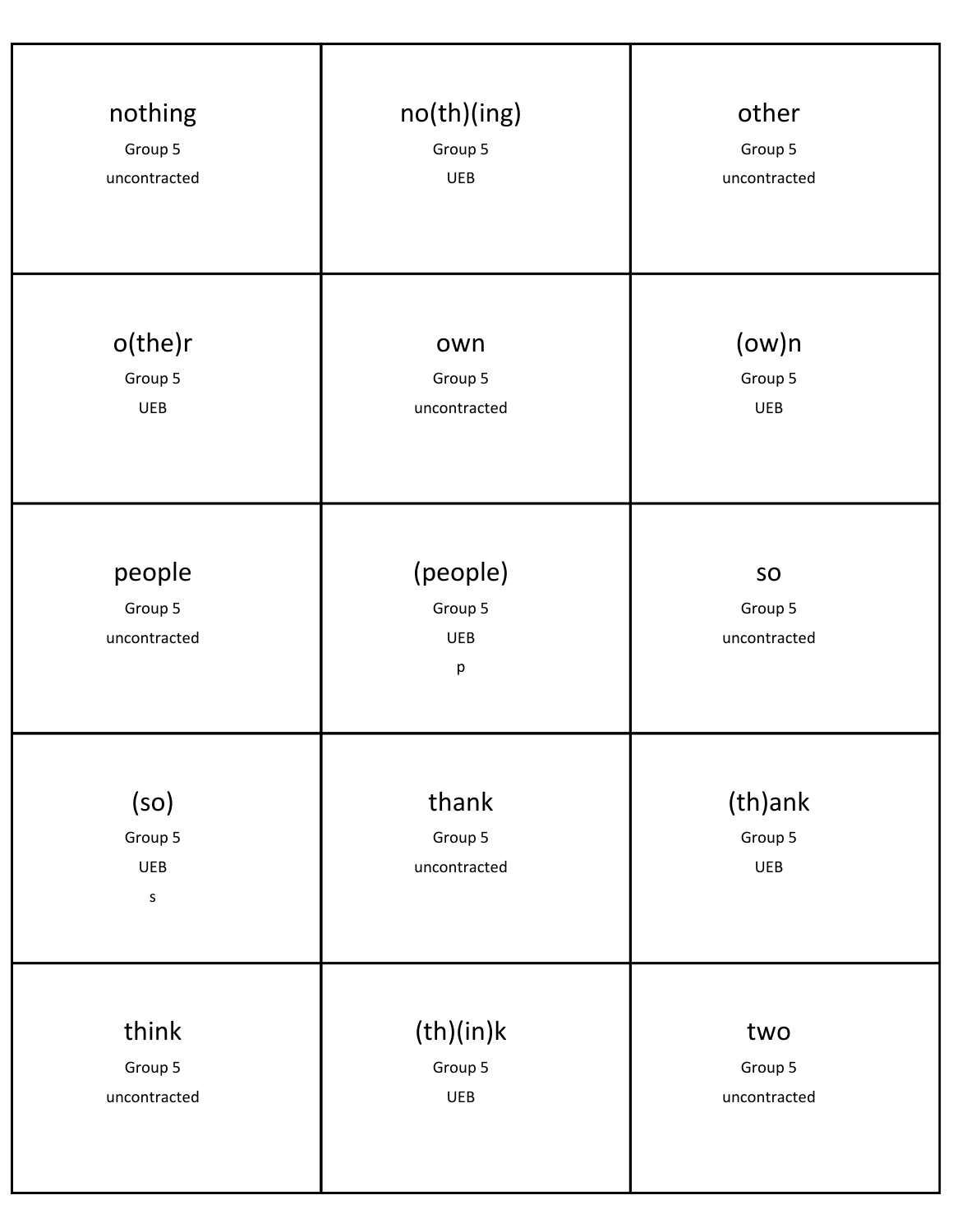| upon<br>Group 5<br>uncontracted    | (upon)<br>Group 5<br><b>UEB</b><br>$4 - 5 - u$        | want<br>Group 5<br>uncontracted                  |
|------------------------------------|-------------------------------------------------------|--------------------------------------------------|
| went<br>Group 5<br>uncontracted    | w(en)t<br>Group 5<br><b>UEB</b>                       | wish<br>Group 5<br>uncontracted                  |
| wi(sh)<br>Group 5<br><b>UEB</b>    | would<br>Group 5<br>uncontracted                      | (would)<br>Group 5<br><b>UEB</b><br>shortform wd |
| after<br>Group 6<br>uncontracted   | (after)<br>Group 6<br><b>UEB</b><br>shortform af      | ate<br>Group 6<br>uncontracted                   |
| because<br>Group 6<br>uncontracted | (because)<br>Group 6<br><b>UEB</b><br>shortform (be)c | being<br>Group 6<br>uncontracted                 |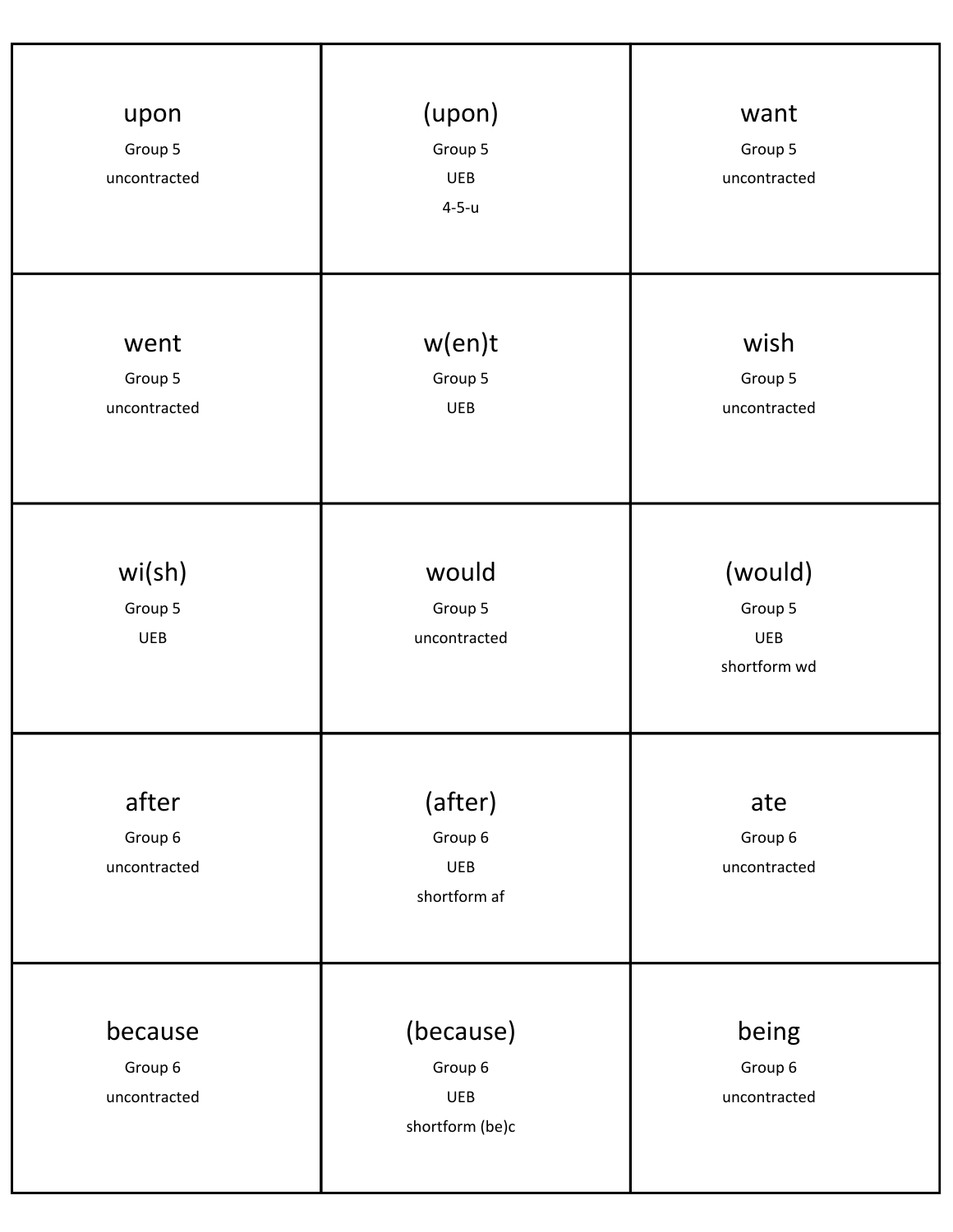| (be)(ing)                       | best                            | be(st)                                   |
|---------------------------------|---------------------------------|------------------------------------------|
| Group 6                         | Group 6                         | Group 6                                  |
| <b>UEB</b>                      | uncontracted                    | <b>UEB</b>                               |
| black                           | called                          | call(ed)                                 |
| Group 6                         | Group 6                         | Group 6                                  |
| uncontracted                    | uncontracted                    | <b>UEB</b>                               |
| come<br>Group 6<br>uncontracted | day<br>Group 6<br>uncontracted  | (day)<br>Group 6<br><b>UEB</b><br>$5-d$  |
| goes<br>Group 6<br>uncontracted | good<br>Group 6<br>uncontracted | (good)<br>Group 6<br>UEB<br>shortform gd |
| look                            | may                             | must                                     |
| Group 6                         | Group 6                         | Group 6                                  |
| uncontracted                    | uncontracted                    | uncontracted                             |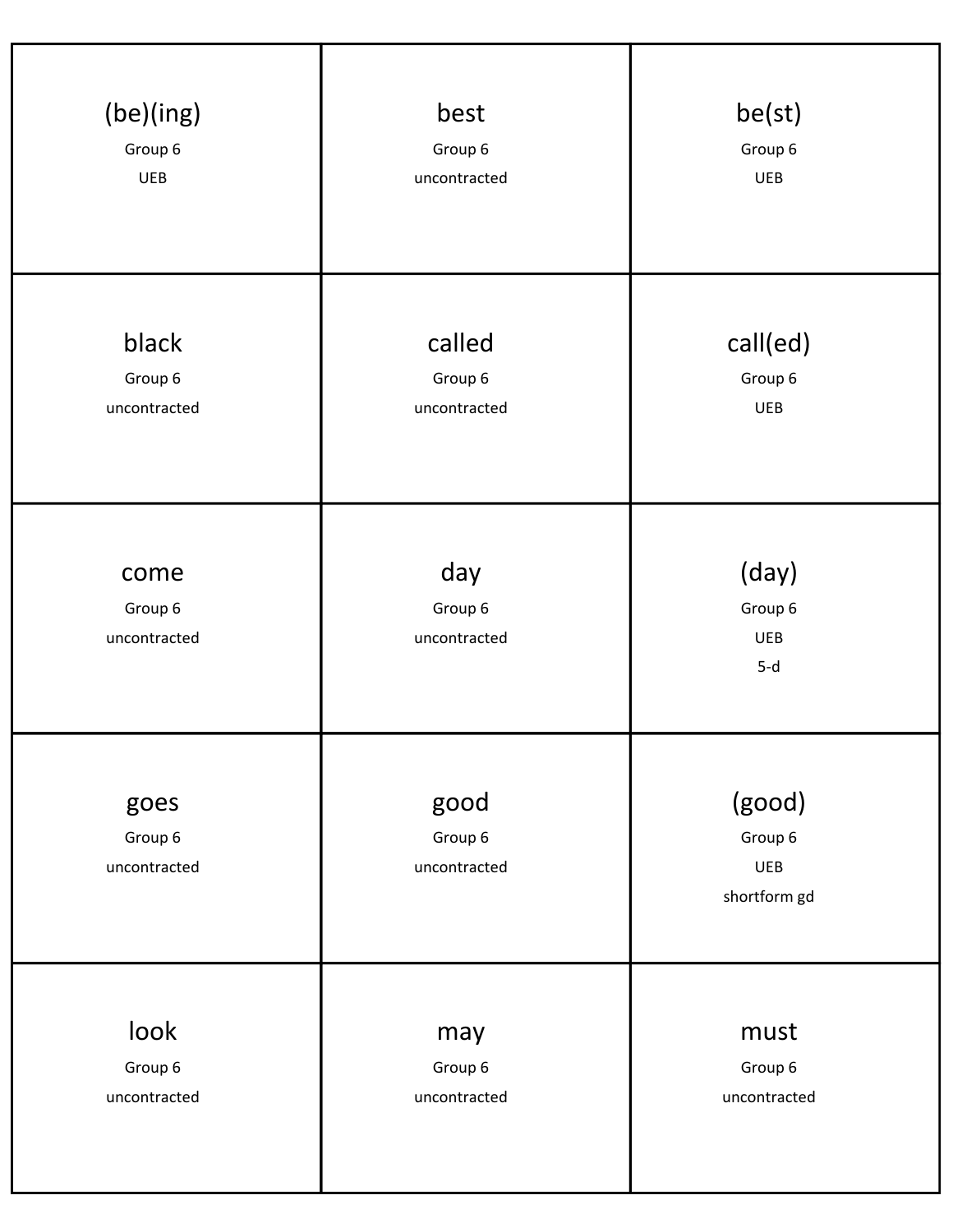| (must)<br>Group 6<br><b>UEB</b><br>shortform m(st) | myself<br>Group 6<br>uncontracted | (myself)<br>Group 6<br><b>UEB</b><br>shortform myf |
|----------------------------------------------------|-----------------------------------|----------------------------------------------------|
| now                                                | n(ow)                             | of                                                 |
| Group 6                                            | Group 6                           | Group 6                                            |
| uncontracted                                       | <b>UEB</b>                        | uncontracted                                       |
| $($ of $)$<br>Group 6<br>UEB<br>strong contraction | our<br>Group 6<br>uncontracted    | (ou)r<br>Group 6<br>UEB                            |
| over                                               | ov(er)                            | pick                                               |
| Group 6                                            | Group 6                           | Group 6                                            |
| uncontracted                                       | UEB                               | uncontracted                                       |
| say                                                | sit                               | small                                              |
| Group 6                                            | Group 6                           | Group 6                                            |
| uncontracted                                       | uncontracted                      | uncontracted                                       |